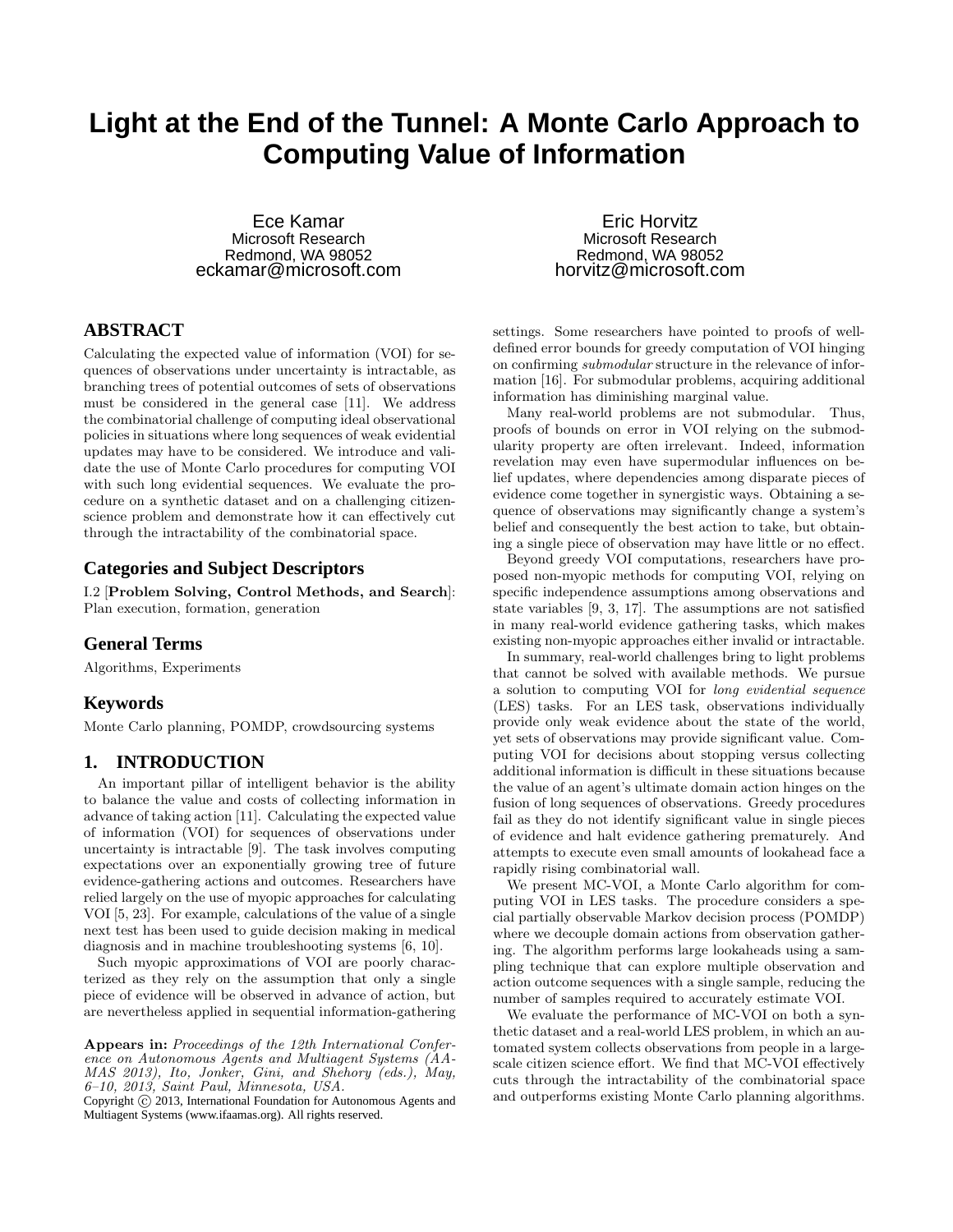# **2. RELATED WORK**

Our research on generating observational plans for tasks that require the consideration of long evidential sequences relates to multiple lines of work on solving large MDPs, on computing VOI, on solving optimal stopping problems, and on multi-armed bandit problems. Heuristic search has been a popular solution technique for large MDPs when good heuristic functions are available for a domain (i.a., [2]). For solving large MDPs in a general way, Monte Carlo planning has been proposed [14, 15, 22]. However, existing algorithms cannot efficiently explore long horizons in LES tasks and they may fail to make effective decisions when constrained with runtime limitations.

In addition to the related work on computing VOI that we present in Section 1, researchers have sought to develop tractable VOI computations by developing inferential procedures that leverage the special structure of specific classes of problems. Hajishirzi, et al. explores the use of a POMDP on the challenge of detecting changes in the world when the search space corresponding the problem grows linearly with time in contrast to the exponential search space of LES tasks [7]. The timed-decision problem introduced by Reches et. al. studies when to terminate evidence collection, but in tasks in which states are static and the observations about domain actions are independent [20].

Optimal stopping problems are concerned with optimizing the timing of domain actions to maximize performance. Threshold-based algorithms are proposed for a special class of optimal stopping problems for optimizing the exploration of candidates to identify the best candidate [19]. These tractable algorithms are not applicable to LES tasks, as combinations of evidence influence rewards of LES tasks arbitrarily. Dynamic programming approaches for general optimal stopping problems are intractable for long horizons [8]. Methods for solving multi-armed bandit problems are not applicable in LES tasks, as an action taken on an LES task may change the expected utility of taking any action in the future [18].

# **3. LONG EVIDENTIAL SEQUENCE TASKS**

A long evidential sequence task centers on identifying the best domain action to take under uncertainty about the world. An LES task terminates when a domain action is taken, and is assigned a reward based on the action and the state of the world. Agents may delay their domain actions and invest time and effort to collect information that may enhance the expected values of their actions. Thus, agents need to balance the expected utility of collecting additional evidence with the overall cost of the observations.

LES tasks arise in a wide spectrum of arenas from medical diagnosis to supporting people decision making in daily life. As an example, it may be valuable for an agent to wait for new sets of weak evidence streaming in about traffic and to trade the value of the newly arriving information for the cost of delayed assistance to a driver. We shall introduce a challenging example of LES tasks within a citizen science application that involves the acquisition of long sequences of votes from workers about classifications of heavenly bodies.

To solve LES tasks, an agent needs to reason about multiple dimensions of uncertainty. The state of the world is not fully observable, the state can stochastically change, and the evidence that might be collected with future observations is

uncertain. Formally, a LES planning task can be modeled as a finite-horizon POMDP [12], which is represented as a tuple  $\langle S, A, T, R, \Omega, O, l \rangle$ . S is a finite set of states of the world.  $S_e \subset S$  is a set of terminal states. A is a finite set of actions.  $A = D \cup \{c\}$ , where  $D = \{d_1, ..., d_n\}$  is the set of domain actions, and c is the evidence collection action.  $T : S \times A \times S \rightarrow [0, 1]$  is the transition function. Since LES tasks terminate once a domain action is taken, for any state  $s \in S$  and any domain action  $d \in D$ ,  $T(s, d, s')$ , the probability of transitioning to any non-terminal state  $s'$  from  $s$ by taking action d, is 0.  $R : S \times A \rightarrow \mathbb{R}$  is the reward function. For any  $d \in D$ ,  $R(s, d)$ , the reward for taking action d in state s, depends on the quality of domain action d in state s.  $R(s, c)$  may correspond to a negative value that represents the cost for collecting additional evidence.  $\Omega$  is a finite set of observations available in the domain, and  $O: S \times A \times \Omega \rightarrow [0, 1]$  is the observation function.  $O(s, a, o)$ represents the probability of observing o after taking action a in state s. l is the horizon of decision making.

An agent solving an LES task typically cannot directly observe the state of the world. The agent maintains a belief state, which is a probability distribution over world state  $S$ at each step. The agent has access to a belief update function which updates the belief state based on the observation received, the action taken, and the previous belief state [12].  $\tau(b, a, b')$  represents the probability of transitioning to belief state  $b'$  after taking action  $a$  at belief state  $b$ .

LES tasks terminate after a domain action is taken. Thus, the decision of which domain action to take at any belief state depends only on the immediate rewards of domain actions at the current belief state. This characteristic enables us to decouple decisions about whether to collect more evidence from decisions about the best domain action. We map the POMDP definition given above to a specialized belief MDP representation that we refer to as an LES-MDP, though the same mapping can be achieved with a POMDP. An LES-MDP decouples observation and domain actions, and is represented by a tuple  $\langle B, \mathcal{A}', \tau', r, l \rangle$ , where

- $\bullet$   $\,B$  is the set of belief states over  $S.$
- $A' = \{c, \neg c\}$  is a set of actions, where  $\neg c$  is the action for termination. When  $\neg c$  action is taken, the agent identifies  $d^*(b)$ , the optimal domain action at belief state b, and executes that domain action as follows:

$$
d^*(b) = \arg\max_{d \in D} \sum_{s \in S} b(s)R(s, d)
$$

•  $\tau'$ , the belief state transition function, is:

$$
\tau'(b, c, b') = \tau(b, c, b')
$$
  

$$
\tau'(b, \neg c, b') = \tau(b, d^*(b), b')
$$

 $\bullet$  r, the reward function on belief states, is:

$$
r(b, c) = \sum_{s \in S} b(s) R(s, c)
$$

$$
r(b, \neg c) = \sum_{s \in S} b(s) R(s, d^*(b))
$$

A policy  $\pi$  specifies whether it is beneficial for the system to take a domain action or to collect more evidence at any belief state. An optimal policy  $\pi^*$  with value function  $V^{\pi}$ satisfies the Bellman equation:

$$
V^{\pi^*}(b) = \max_{a \in \mathcal{A}'} (r(b, a) + \sum_{b'} \tau'(b, a, b') V^{\pi^*}(b'))
$$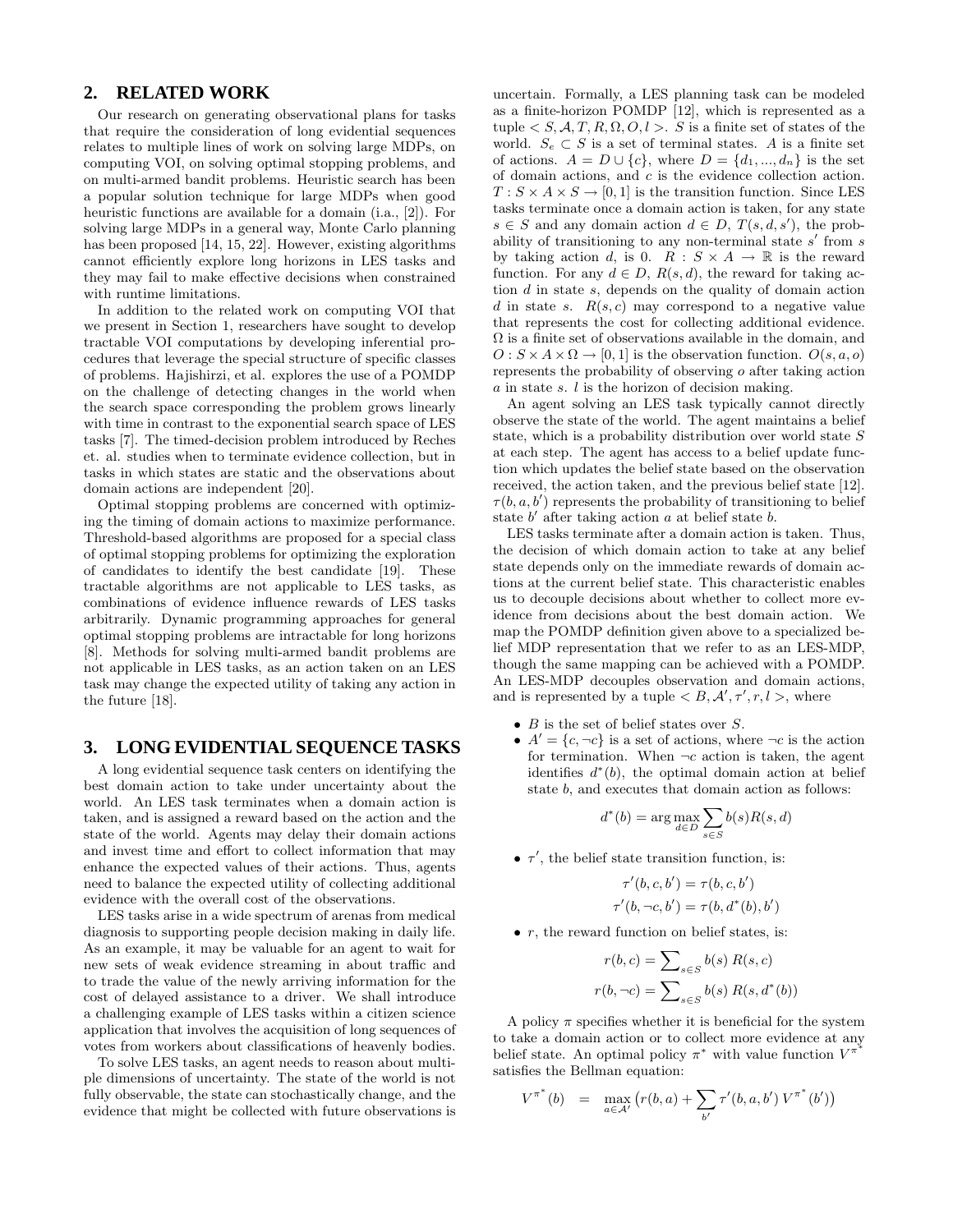For an LES task, the VOI computed for a belief state represents the expected utility for gathering additional evidence rather than taking an immediate domain action by considering the immediate cost for collecting evidence as follows:

$$
VOI(b)) = V^{c}(b) - V^{-c}(b)
$$
  
=  $r(b, c) + \sum_{b'} r'(b, c, b') V^{\pi^{*}}(b') - r(b, \neg c)$ 

If VOI at a belief state is positive, it is beneficial to collect evidence. As demonstrated by the Bellman equation, the number of belief states to be searched for an exact VOI computation grows exponentially in the horizon, which makes exact solution approaches intractable for long horizons.

# **4. CROWDSOURCING TESTBED**

We now turn to a class of crowdsourcing that we refer to as consensus tasks to demonstrate the need to develop tractable procedures for computing information value in LES tasks. An owner of a consensus task seeks to identify a correct answer to a prediction or classification problem, and turns to populations of workers who can provide evidence about the answer. Hiring a worker is associated with a cost. An automated system designed to assist with the solution of consensus tasks needs to make a decision at each step: hire a worker or terminate the task with a prediction about the correct answer based on reports collected so far. The goal is to optimize the expected utility for the owner over one or many tasks given utilities and costs for making correct or incorrect predictions, and costs for hiring workers.

We perform studies on a citizen science a project named Galaxy Zoo, one of the largest citizen science efforts to date. Galaxy Zoo was designed to engage members of the public to contribute to consensus tasks aimed at identifying the correct classifications of millions of galaxies [1]. In each session, a worker is asked to classify galaxies into one of six possible galaxy classes (e.g., elliptical galaxy, spiral galaxy, etc.). The system was made available for 20 months and during this time more than 100,000 participants provided 34 million votes (observations) on 886 thousand galaxies. We employed this dataset in our studies.

In previous work, Kamar et. al. defined Galaxy Zoo tasks as a consensus task and formalized solving these tasks as sequential decision making [13]. Following this definition, we use  $L$  to denote the set of galaxy classes. For a given galaxy, the system collects a vote from worker i,  $v_i \in L$ , about the correct classification of the task. According to the consensus definition provided by the designers of the Galaxy Zoo system, after collecting as many votes as possible for a galaxy, the system identifies the correct answer (i.e., correct classification of a galaxy) as the answer that is agreed upon by at least 80% of the workers. If such a consensus is not reached after hiring a large number of workers, the correct answer is called undecidable. The set of decisions that can be taken by the system about the classification of a galaxy, D, is defined to be  $D = L \cup \{undecidable\}.$ 

#### **4.1 Predictive Models**

A formal representation of a consensus task includes models for predicting (1) the state of the world, (2) future observations (worker votes), and (3) how the state of the world changes. We build these predictive models from data via supervised learning. The predictive models take as input a set of features f which characterizes a task (e.g., visual features of a galaxy), and a history of observations  $h_t = \langle v_1, ..., v_t \rangle$ . We perform Bayesian structure learning to build probabilistic models from a training set [4] and evaluate the models on a test set.

The answer model  $M_{d^*}$  predicts the state of the world without knowing the number of votes available for each task.  $M_{d^*}(d, f, h_t)$  is the probability of the correct answer being d, given features and the history of worker votes. An evaluation of the answer model on a separate test set shows that it has 88% accuracy in the absence of worker votes. Its accuracy increases to 98% when a large number of votes are available.  $M_v$  refers to the vote model, which predicts future observations.  $M_v(v_{t+1}, f, h_t)$  predicts the probability of the next vote being  $v_{t+1}$ , given task features and the history of votes. We found that the model predicts the next vote with 57% accuracy when no votes are available and achieves a 64% accuracy after 15 votes or more are collected.

The number of worker votes for each galaxy varies greatly in the Galaxy Zoo dataset. When we run experiments on the dataset, a task may terminate stochastically when no additional votes are available for a galaxy. We estimate a probabilistic termination model from the training set. For simplicity of representation, we exclude this model from the LES-MDP formalization given below. However, our experimental evaluations are performed on an updated LES-MDP model with transition and reward functions extended with the stochastic termination model.

#### **4.2 Galaxy Zoo as LES-MDP**

We model Galaxy Zoo tasks as an LES-MDP, represented by the tuple  $\langle B, A', \tau', r, l \rangle$ . The horizon of a task l is determined by the ratio of the maximum utility gained from a correct prediction to the cost of a worker.  $b_t = \langle p_t, f, h_t \rangle$ is the belief state at time t, where  $p_t$  is the system's belief about the correct answer as a probability distribution over possible answers of a task. The set of actions is  $\mathcal{A}' = \{c, \neg c\}.$ Once the system decides to terminate, the system's decision about the correct answer is computed as

$$
d^*(b_t) = \arg\max_{d \in D} \sum_{d^c \in D} p_t(d^c) U(d, d^c)
$$

where  $U(d, d^c)$  is the utility for the system predicting the correct answer as  $d$  when the correct answer is  $d^c$ .

The belief state transition function  $\tau'$  models the system's uncertainty about worker votes and the stochastic transitions about the world. When the system either reaches the horizon or takes action  $\neg c$ , it transitions deterministically to a terminal state. Otherwise, the probability of system's belief transitioning from  $b_t$  to  $b_{t+1}$  is

$$
\tau'(b_t, c, b_{t+1}) = \begin{cases} M_v(v_{t+1}, f, h_t) \\ \text{if } h_{t+1} = h_t \cup \{v_{t+1}\} \text{ and } p_{t+1} = p' \\ 0 \quad \text{otherwise} \end{cases}
$$

where  $b_t = \langle p_t, f, h_t \rangle, b_{t+1} = \langle p_{t+1}, f, h_{t+1} \rangle,$  and for each  $d \in D$ ,  $p'(d) = M_{d^*}(d, f, h_{t+1})$ .

The reward for action c is  $(-\gamma_w)$ , where  $\gamma_w$  is the cost for hiring a worker. The reward for taking action  $\neg c$  in belief state  $b_t$  is:

$$
r(b_t, \neg c) = \sum_{d^c \in D} p_t(d^c) U(d^*(b_t), d^c)
$$

The Galaxy Zoo domain frames important challenges in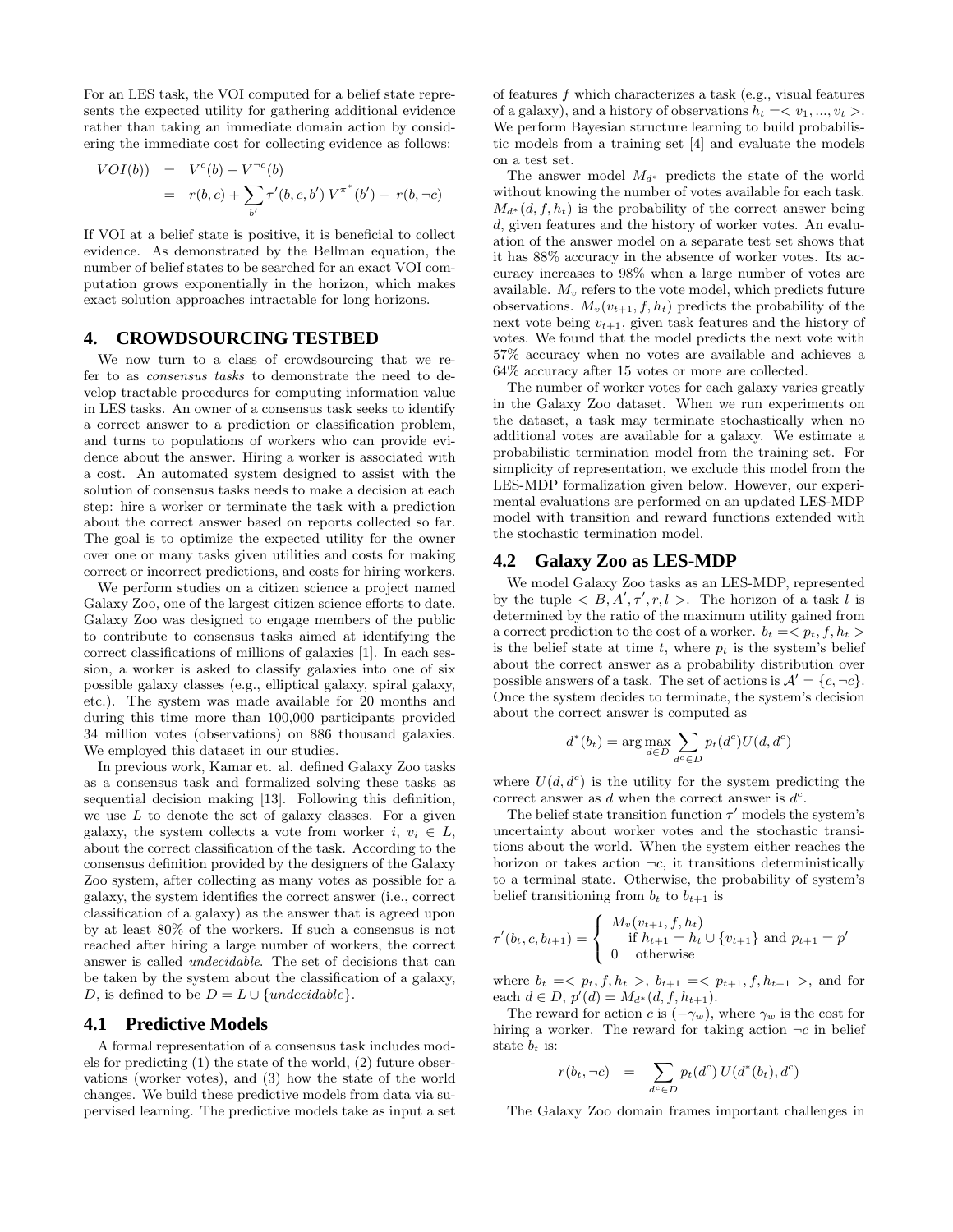solving real-world LES tasks. A Galaxy Zoo task has 44 votes on average, and may have up to 93 votes. Thus, the horizon of these tasks can be large, which makes exact solution approaches intractable. The answer model learned from Galaxy Zoo data is noisy when only a few votes are available, and becomes more accurate as more votes are collected. Consequently, the reward estimation of early belief states may be erroneous. Such errors in the reward estimation may degrade the performance of traditional solution algorithms that evaluate the goodness of taking an action on a belief state, based on the value of the reward function. An early belief state that is overly confident about a classification may mislead these algorithms to terminate prematurely.

# **5. MONTE CARLO PLANNING FOR VOI**

Monte Carlo planning is an approach to solving large planning problems [14, 15]. General Monte Carlo planning algorithms hit a combinatorial challenge in exploring the long horizons typically associated with LES tasks; the number samples for exploring state–action outcomes grows exponentially in the horizon. These algorithms initially favor parts of the search space closer to the root, and thus require large number of samples to explore long horizons. Finally, the way belief state–action outcomes are evaluated by these algorithms are susceptible to noise in belief estimation of LES tasks when few evidences have been observed.

We present MC-VOI, a Monte Carlo planning algorithm that uses the special structure of LES tasks for addressing the drawbacks of existing algorithms for solving these tasks. MC-VOI explores the search space with sampling. Each sample corresponds to an execution path, which is a sequence of belief state outcomes that the system would encounter when it takes action c from an initial belief state to a terminal belief state. For each execution path, the algorithm evaluates the rewards associated with taking actions c and  $\neg c$  for any belief state encountered on the path. The evaluation uses a state sampled at the terminal belief state when all available observations are collected. It builds a search tree based on execution paths sampled, and optimizes actions for each belief state on the tree. MC-VOI differs from existing Monte Carlo planning algorithms in a number of ways: Because a LES task terminates after taking a domain action, MC-VOI can evaluate the utility of any sequence of  $c$  and  $\neg c$  action outcomes with a single sample. Doing so requires fewer number of samples to explore long horizons of LES tasks. Each sample of the algorithm traverses belief states from the root to the horizon, thus the algorithm can simultaneously explore belief states close to the root, as well as ones close to the horizon. The algorithm evaluates all belief state–action outcomes based on a state sampled at the horizon when all available evidence is observed, thus utility estimates are less susceptible to noise in earlier belief updates.

We first present the MC-VOI algorithm for LES tasks where the state of the world is static. Such LES challenges include Galaxy Zoo tasks in which the world state (i.e. the correct classification of a galaxy) does not change in time but the belief state changes over time as the system collects additional worker reports and becomes more confident about the correct answer. We shall later generalize the MC-VOI algorithm for LES tasks where the ground truth of state is changing during evidence gathering.

# **5.1 MC-VOI for Static Tasks**

We present the MC-VOI algorithm for LES tasks with static state as Algorithm 1. For a given LES-MDP and an initial belief state  $b_0$ , the MC-VOI algorithm builds a partial search tree iteratively by calling the SampleExecution-Path function. As captured in the pseudocode, every call to SampleExecutionPath samples one execution path, which includes a sequence of belief states that would be visited when the system continuously takes action  $c$  until reaching a terminal belief state. The algorithm grows the search tree by adding a new node when the SampleExecutionPath function samples a belief state that is not encountered before. For each encountered belief state  $b_t$ , the algorithm keeps four values;  $b_t.C$  as the expected immediate cost for taking action c,  $b_t$ .  $V^c$  as the expected value for taking action c,  $b_t \, V^{-c}$  as the expected value for taking action  $\neg c$ , and  $b_t \, V$ as the expected value for taking the best of these actions. In addition,  $b_t$ . N keeps count of the number of times  $b_t$  is encountered. All these values are initialized to 0.

The SampleExecutionPath function samples an execution path by starting from the initial belief state  $(b_0)$  and sampling future belief states as it continuously collects more observations until reaching a terminal belief state. For a given belief state  $b_t$ , the likelihood of sampling  $b_{t+1}$  as the next belief state is equal to  $\tau'(b_t, c, b_{t+1})$ . The SampleTrueState function is called at a terminal belief state to sample a state. At a terminal belief state  $b_l$ , the likelihood of  $SampleTrueS$ tate sampling any  $s \in S$  is  $b_l(s)$ . This sampled state is used by the Evaluate function to evaluate the rewards for taking actions c and  $\neg c$  at any belief state on the execution path. The algorithm samples the state at a terminal belief state when all available evidence is collected and when belief estimation is most accurate. By doing so, it can evaluate the rewards of all belief states on an execution path consistently and can reduce the negative effects of noisy belief estimates at earlier states.

The Evaluate function updates the statistics (i.e., values and counts) of belief states visited on an execution path from bottom to top based on the sampled state s. For each belief state, the function applies the Bellman equation (Section 3) on the partial search search tree to update its values:  $b_t \cdot V^{-c}$ , the value for terminating, is updated based on  $R(s, d^*(b_t)),$ the immediate reward at state s for taking the best domain action according to belief  $b_t$ .  $\Phi(b_t)$  represents the set of belief states that  $b_t$  can transition to in the partial search tree.  $b_t.V^c$ , the value for hiring, is computed based on the values of future states; it is the weighted average of the values of the belief states in  $\Phi(b_t)$  minus  $b_t.C$ , the immediate cost for collecting more evidence.  $b_t$ . V is computed as the maximum of  $b_t$ .  $V^c$  and  $b_t$ .  $V^{-c}$ . After the algorithm samples many execution paths, each encountered belief state has an expected value for terminating and an expected value for collecting more evidence. The algorithm chooses the action to take at any belief state by calculating an expected value of information (VOI) as the difference of the expected values for terminating and for collecting more evidence.

We demonstrate the workings of the algorithm on a simple example given in Figure 1. Consider a system that seeks observations from experts on the correct answer of a task, where there are two possible answers  $(D = \{1, 2\})$ , two possible observations (votes)  $(o_i \in \{1,2\})$ , and a horizon of 3. The reward for making the correct prediction is 1.0, and the cost of hiring an expert voter is 0.1. The initial belief state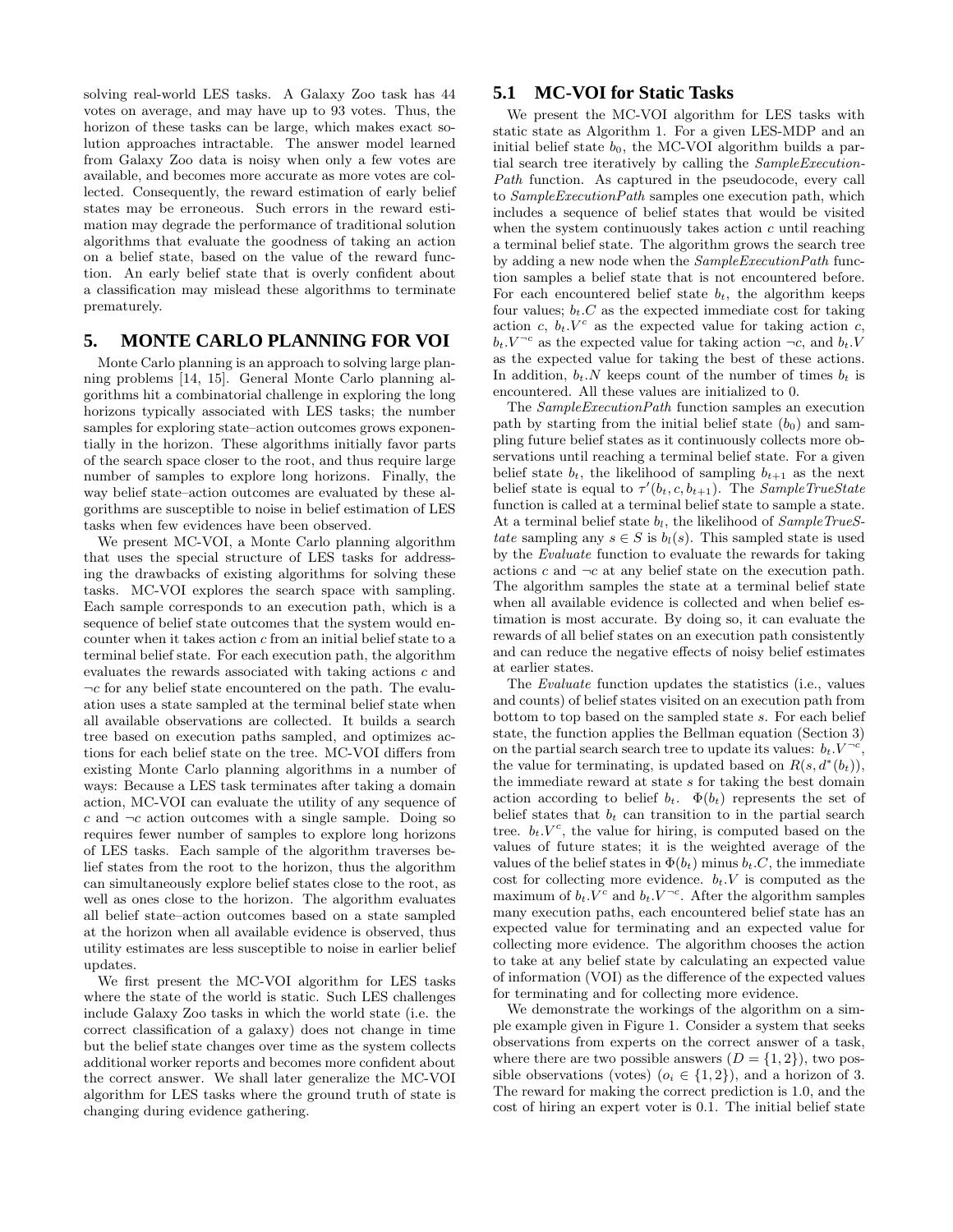CalculateVOI( $b_0$ :belief state, l:horizon) begin

repeat  $\vert$  SampleExecutionPath $(b_0, l)$ until Timeout  $VOI \leftarrow b_0.V^c - b_0.V^{-c}$ return VOI end

SampleExecutionPath $(b_t:$ belief state, l:horizon) begin

if  $\neg IsTerminal(b_t, l)$  then  $b_{t+1} \leftarrow SampleNextBeliefState(b_t)$  $s \leftarrow SampleExecutionPath(b_{t+1}, l)$ else  $s \leftarrow SampleTrueState(b_t)$  $\mathbb{R}$ end  $Evaluate(b_t, s, l)$ return s end

Evaluate $(b_t:$ belief state, s:state, l:horizon) begin

bt.N <sup>¬</sup><sup>c</sup> ← bt.N <sup>¬</sup><sup>c</sup> + 1 bt.V <sup>¬</sup><sup>c</sup> ← bt.V <sup>¬</sup><sup>c</sup> (bt.N <sup>¬</sup><sup>c</sup> − 1) + R(s, d<sup>∗</sup> (bt)) bt.N <sup>¬</sup><sup>c</sup> if ¬IsTerminal(bt, l) then bt.N<sup>c</sup> ← X b ′ <sup>t</sup>+1∈Φ(bt) b ′ <sup>t</sup>+1.N bt.C ← (bt.C (bt.N<sup>c</sup> − 1) + R(s, c)) bt.N<sup>c</sup> bt.V <sup>c</sup> ← X b ′ <sup>t</sup>+1∈Φ(bt) (b ′ t+1.V b′ <sup>t</sup>+1.N) <sup>b</sup>t.N<sup>c</sup> <sup>−</sup> <sup>b</sup>t.C end if bt.V <sup>¬</sup><sup>c</sup> ≥ bt.V <sup>c</sup> or bt.N<sup>c</sup> = 0 then < bt.V, bt.N >←< bt.V <sup>¬</sup><sup>c</sup> , bt.N <sup>¬</sup><sup>c</sup> > else < bt.V, bt.N >←< bt.V <sup>c</sup> , bt.N<sup>c</sup> > end





is  $b_0^1$ . The belief state  $b_j^i$  is the *i*<sup>th</sup> belief state at depth *j*.  $o_i$ is the observation obtained at time *i*. Figure  $1(a)$  displays a recursive call of the SampleExecutionPath function. The flow of control is represented by the directions of the arrows. When the algorithm reaches the terminal belief state  $b_3^4$ , it samples the state by sampling a value for the correct answer of the task. The correct answer  $d^c$  is sampled as 2. Diamond shapes in 1 represent the calculation of immediate reward for terminating at any belief state.  $d^*(b_3^4)$ , the prediction of the correct answer at belief state  $b_3^4$ , agrees with the value of the correct answer  $d^c$ , this belief state is rewarded 1 for terminating. All earlier belief states predict the value of  $d^c$ incorrectly and receive a reward of 0. Figure 1(b) displays the partial search tree that is generated as a result of sampling 10 execution paths. N values represent the number of times leaves are sampled. The execution path given in bold represents the execution path given in part (a) of the figure. Let  $b_0^1 \, V^{-c}$  be 0.8,  $b_1^1 \, V$  and  $b_1^2 \, V$  be 0.8 and 1 respectively.  $b_0^1.V^c$  is computed as 0.91 by taking the weighted average of  $b_1^1.V$  and  $b_1^2.V$  and subtracting the cost of a worker. EVOI



Figure 1: Illustration of MC-VOI algorithm.

for belief state  $b_0^1$  is 0.11 based on this partial tree.

# **5.2 MC-VOI for Dynamic Tasks**

Algorithm 2 expands MC-VOI for dynamic LES tasks with stochastic state transitions. Examples of such LES tasks include a robot tracking a moving target, or consensus tasks for which the cost of hiring a worker changes with per dynamics of the market. In dynamic LES tasks, we do not have a single, fixed world state; the world state may be changing as the system collects additional observations. Thus, the state sampled from a terminal belief state with the SampleTrueState function cannot be used directly to evaluate earlier belief states. The SampleEarlierTrueState function samples states for earlier belief states on an execution path in a manner consistent with the state sampled for the terminal belief state. It uses the transition function T, which models the way the world state changes, to sample earlier belief states consistently. The function takes as input  $s_{t+1}$ , the sampled state for time  $t + 1$ , and  $b_t$ , the system's belief state at time t, and samples  $s_t$ , a state for time t. Using Bayes rule, the likelihood of sampling  $s_t$  is equal to:

$$
Pr_c(S_t = s_t | S_{t+1} = s_{t+1}, B_t = b_t) \propto T(s_t, c, s_{t+1}) b_t(s_t)
$$

The convergence analysis for MC-VOI follows from previous work on Monte Carlo planning [15, 22]. The analysis is simplified as MC-VOI does not perform action selection. With each execution path sampled, MC-VOI updates the utility of taking any action on every belief state encountered on the path. Under the assumption of accurate belief states, observation and transition functions, and in the limit of infinite samples, the tree generated by MC-VOI constitutes the complete search tree, and, by induction, the values assigned to each belief state–action pair are the true values that would be computed by an exact solution.

MC-VOI's characteristics generalize to LES tasks that have multiple actions for collecting evidence. For example, a system for solving a consensus task may need to make decisions about which worker to hire, and which observations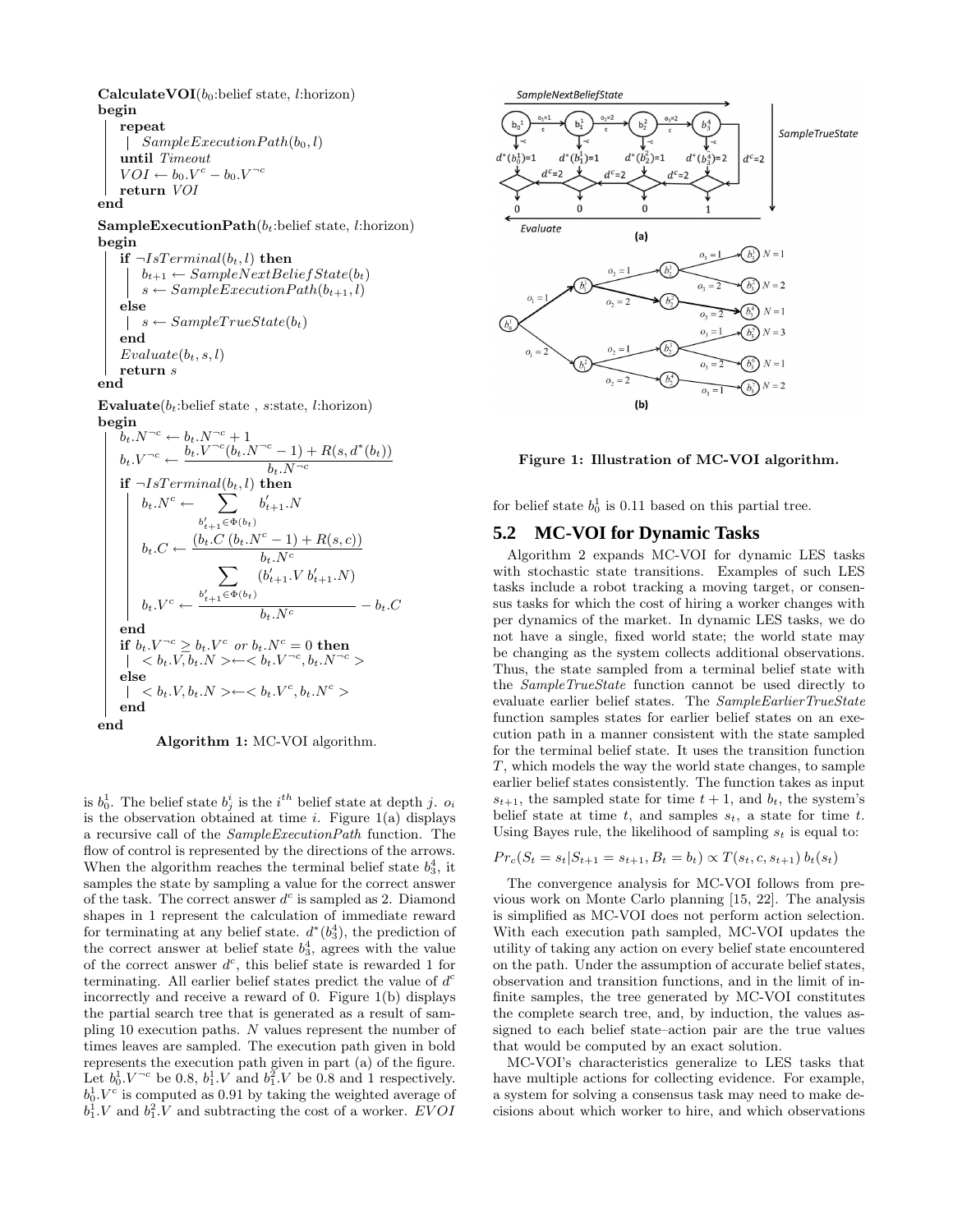```
SampleExecutionPath(b_t:belief state, l:horizon)
begin
```

```
if \neg IsTerminal(b_t, l) then
        b_{t+1} \leftarrow SampleNextBeliefState(b_t)s_{t+1} \leftarrow SampleExecutionPath(b_{t+1}, l)s_t \leftarrow SampleEarlierTrueState(b_t, s_{t+1})else
    \vert s_t \leftarrow SampleTrueState(b_t)end
    Evaluate(b_t, s_t, l)return s_tend
```


to gather. For such tasks, the action set includes action  $\neg c$ , representing domain actions, and a set of evidence gathering actions. The algorithm can employ an action selection rule proposed by the previous work to sample evidence gathering actions [15] to generate an execution path. Once an execution path is sampled, the algorithm can call the Evaluate function recursively to evaluate the utility of collecting more observations and the utility of taking a domain action simultaneously with a single sampled state.

LES tasks present challenges with long sequences of weak evidence and noisy belief state estimations that have not been addressed by studies of Monte Carlo planning algorithms applied to fully observable domains. MC-VOI differs from existing algorithms in its leveraging of the special structure of LES tasks in both is exploration of the search space and the way it resolves uncertainty. It can evaluate the utility of any action outcome sequence on an execution path with a single sample, thus requires fewer number of samples to explore long horizons associated with LES tasks. The sampling procedure of MC-VOI needs a single sample to explore leaves close to the root as well as leaves close to the horizon. In contrast, the sampling procedures of existing Monte Carlo algorithms initially favor leaves close to the root, requiring significantly larger samples to explore leaves close to the horizon, when the horizon is large. The way the state is sampled in MC-VOI leverages the situation where belief states closer to the horizon have less error, as these states will tend to incorporate a relatively large set of evidence. Because the algorithm samples the first true state at the end of the horizon based on all evidence collected, and evaluates earlier belief states accordingly, errors on the rewards of early belief states can be corrected. This procedure differs from the approach taken by existing algorithms, which sample a true state at the initial state and propagate it to future states [22].

# **6. EXPERIMENTS AND DISCUSSION**

We evaluate the performance of MC-VOI on two separate sets of experiments. The first set of experiments is performed on synthetic data that represents a LES task inspired from a dialogue system. The second set of experiments is performed on a real-world testing set collected from the Galaxy Zoo system.

In these experiments, we compare the performance of MC-VOI with baselines, limited lookahead planning algorithms, and UCT and MCTS–two well-known Monte Carlo planning algorithms. No collection represents the baseline that chooses a domain action without collecting observations. Collect all baseline collects all available observations before choosing a domain action. The limited lookahead algorithms solve a LES-MDP up to a certain depth. The depth that can be considered by these algorithms is limited in practice, as the complexity grows exponential in the lookahead depth. UCT and MCTS use sampling to explore the search space of LES tasks. These procedures compute values for taking different actions by reasoning about the values of future belief states and the cost of collecting information. UCT uses regret analysis to sample actions [15]. We experimented with different C values for the UCT algorithm and report results for the value that performed the best. We customized the Monte Carlo tree search algorithm (MCTS) given in [22] by limiting it to sample a (belief state,  $\neg c$ ) pair only once to prevent sampling fixed values multiple times. All algorithms are given access to the same belief update models. In our experiments, we vary the computational complexity of lookahead approaches by changing the lookahead depth. MC-VOI, UCT and MCTS algorithms are flexible, anytime algorithms; they can be stopped anytime to produce a result. We provided for each experimental condition, equal running time to MC-VOI, UCT, and MCTS algorithms. Our  $C#$  implementations of these algorithms are tested on a machine with 267 GHz CPU and 24 GB RAM.

# **6.1 Experiments on Synthetic Dataset**

We generated a synthetic dataset with methods inspired by efforts to develop a spoken dialog system that assists different users with tasks of daily life. Before engaging, the system works to correctly identify a user based on observations made by its face recognition component. The system makes guesses about the identity of a user based on images collected at every second using its cameras. The observations become more informative as the recognition component collects larger sets of evidences and this long sequence of evidence comes together in synergistic manner. At any time, the system needs to make a decision about whether to engage with the user immediately, or delay the engagement to enable the collection of additional evidence about the user's identity. The system is rewarded for correctly predicting a user, but delaying the engagement incurs costs.

The domain from which the synthetic data is generated is formalized as follows:  $n$  is the number of possible users,  $I$  is the set of all users, l represents the horizon of the recognition task. The belief state of the system at time  $t$  is a probability distribution over I. Prior probabilities over users are generated randomly for each task.  $o_t \in I$ , the observation at time t, represents the guess of the recognition component about the identity of the user at time  $t$ . For simplicity, we assume that the likelihood of an observation at time t only depends on the correct identity of the user and time t. To simulate future observations having supermodular influences in belief updates, we model observations to offer weak evidences initially, but to become more informative as long sequences of observations are collected. The likelihood of an observation matching the true identity at time  $t$  is given as  $1/n+((n-1)/n)(t/l)$ . The likelihood the observation matching any incorrect identity is equally likely. After receiving an observation, the belief is updated using the Bayes rule. The system is rewarded 1\$ for a correct prediction, and incurs a constant cost (in cents) for each second the engagement is delayed.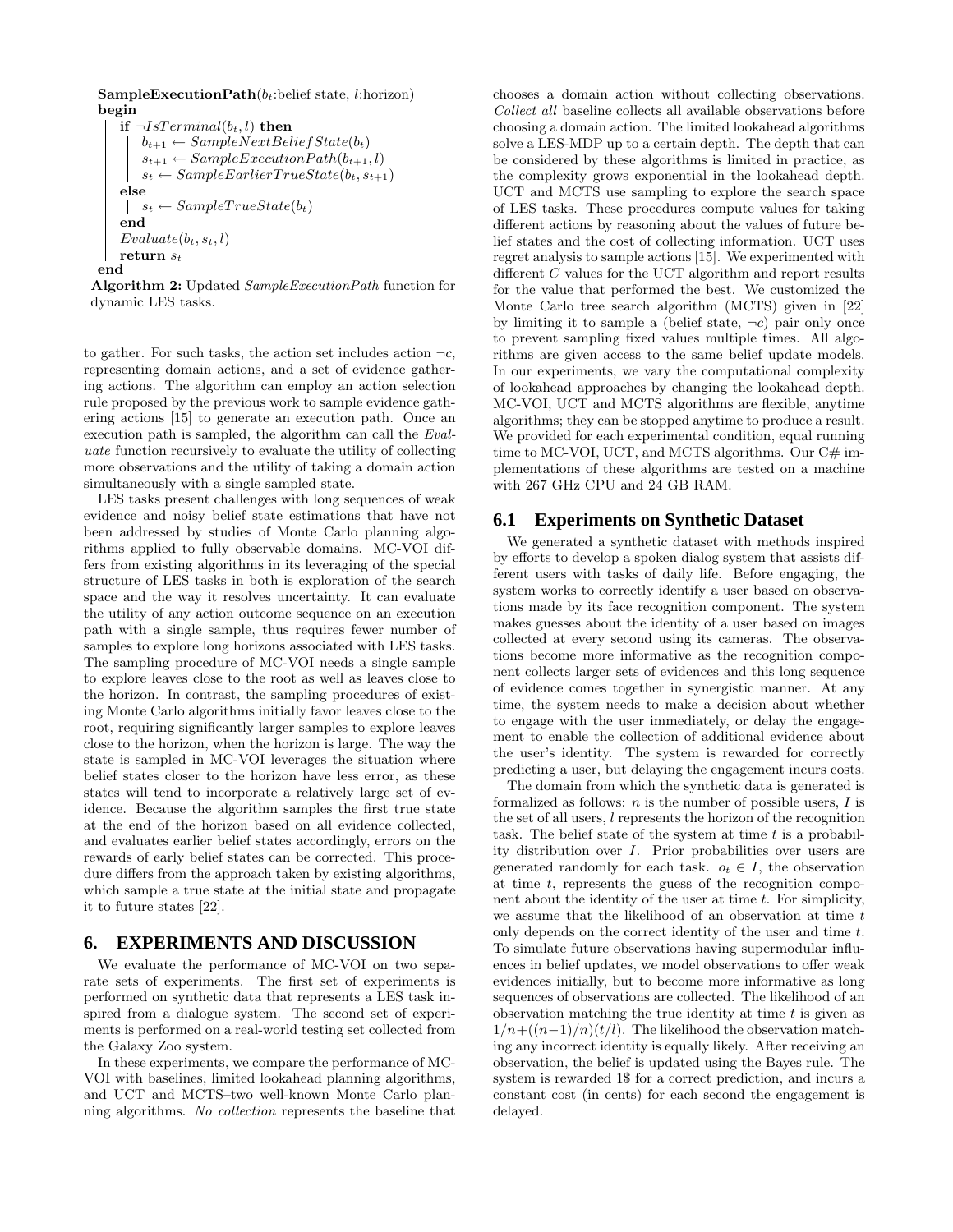

Figure 2: Performance of algorithms on synthetic dataset with varying costs of observation.



Figure 3: Performance of algorithms on tasks with varying horizon values when cost is 0.5.

The key to solving such streaming observational tasks is to successfully trade the immediate cost of an observation with the expected benefit of collecting more observations on future actions. Accurately performing this tradeoff may be more challenging for some cost values depending on the specifics of a LES task. To investigate how different algorithms perform under various conditions, we vary the cost of an observation from low to high values and report whether these algorithms can make effective decisions in all range of observation costs. Figure 2 compares the performance of different algorithms for 1000 randomly generated problem instances, where  $n$  is set to 10,  $l$  is 100, and cost varies between 1 and 0.1 cents. The performance gap between MC-VOI and other Monte Carlo planning algorithms grows proportional to the cost of an observation, as, for large observation costs, MCTS and UCT cannot explore long horizons to properly evaluate the value of evidence collection in the given amount of time, and thus terminate evidence collection prematurely.

LES tasks are associated with long horizons which need to be explored for making effective decisions. In the next set of experiments, we increase the horizon from 25 to 100, which also increases the average number of observations to be collected to correctly identify a user. Figure 3 shows that MC-VOI performs consistently well for different horizon values, whereas the gap between MC-VOI and other algorithms increases with the horizon.

For the results given in Figures 2 and 3, the average running times of heuristic approaches are less than 1 millisecond (ms), the running times of MC-VOI, UCT and MCTS algorithms are 330 ms, and the running time of 17 step lookahead is 352 ms. In separate experiments, we varied the running times of MC-VOI, UCT, MCTS and limited



Figure 4: Performance of algorithms for Galaxy Zoo tasks with varying worker costs.

lookahead algorithms from 1 ms to 1500 ms. For different running times, MC-VOI consistently performed better than other algorithms when all algorithms are provided the same running time.

# **6.2 Experiments on Galaxy Zoo**

Next, we evaluate the performance of MC-VOI on a testing set collected from Galaxy Zoo. The dataset includes 44350 votes for 1000 randomly selected galaxies, and a set of features describing each galaxy derived from image processing. We employed limited lookahead (depths 11 and 16) with MC-VOI, UCT and MCTS so as to maximize the total utility for classification of the 1000 galaxies. Every algorithm has access to the same answer and vote models to model Galaxy Zoo tasks. Approaches that reason about a single next worker to hire perform identical to the No collection baseline, as no single worker is informative enough to change the system's initial prediction of the correct answer. Heuristic and statistical approaches that are proposed for similar domains in previous work (i.a., [21]) are omitted since they do not have the ability to trade off the expected benefit and cost of hiring a sequence of workers, and do not perform well consistently for varying worker costs.

Figure 4 compares the performance of different algorithms for the case in which the system is rewarded \$1 for correctly predicting the correct answer of a task. As the answer models cannot predict the correct classification of a galaxy perfectly, even when all worker reports available for the galaxy are collected, the accuracy of the answer model (97.7%) when the maximum number of votes are collected serves as an upper bound for the average utilities. We vary the cost of hiring a worker between 1 and 0.01 cents. This cost can represent monetary or time costs for hiring workers in different crowdsourcing and citizen science systems. For the results given in Figure 4, the running times for computing baselines are less than 1 ms, the running times of MC-VOI, UCT and MCTS algorithms are 1885 ms, and the average running times of limited lookahead algorithms are 255 and 7891 ms respectively for lookahead depths of 11 and 16. Figure 4 shows that for costs higher than 1 cent, the performance of MC-VOI is significantly better than all other baselines and planning algorithms. Although not obvious from the figure, MC-VOI continues to perform better than Collect all baseline when the cost is 0.01 cents; MC-VOI can reach the same accuracy as this baseline by only hiring  $54\%$  of all available workers.

Figure 5 compares the performance of different algorithms